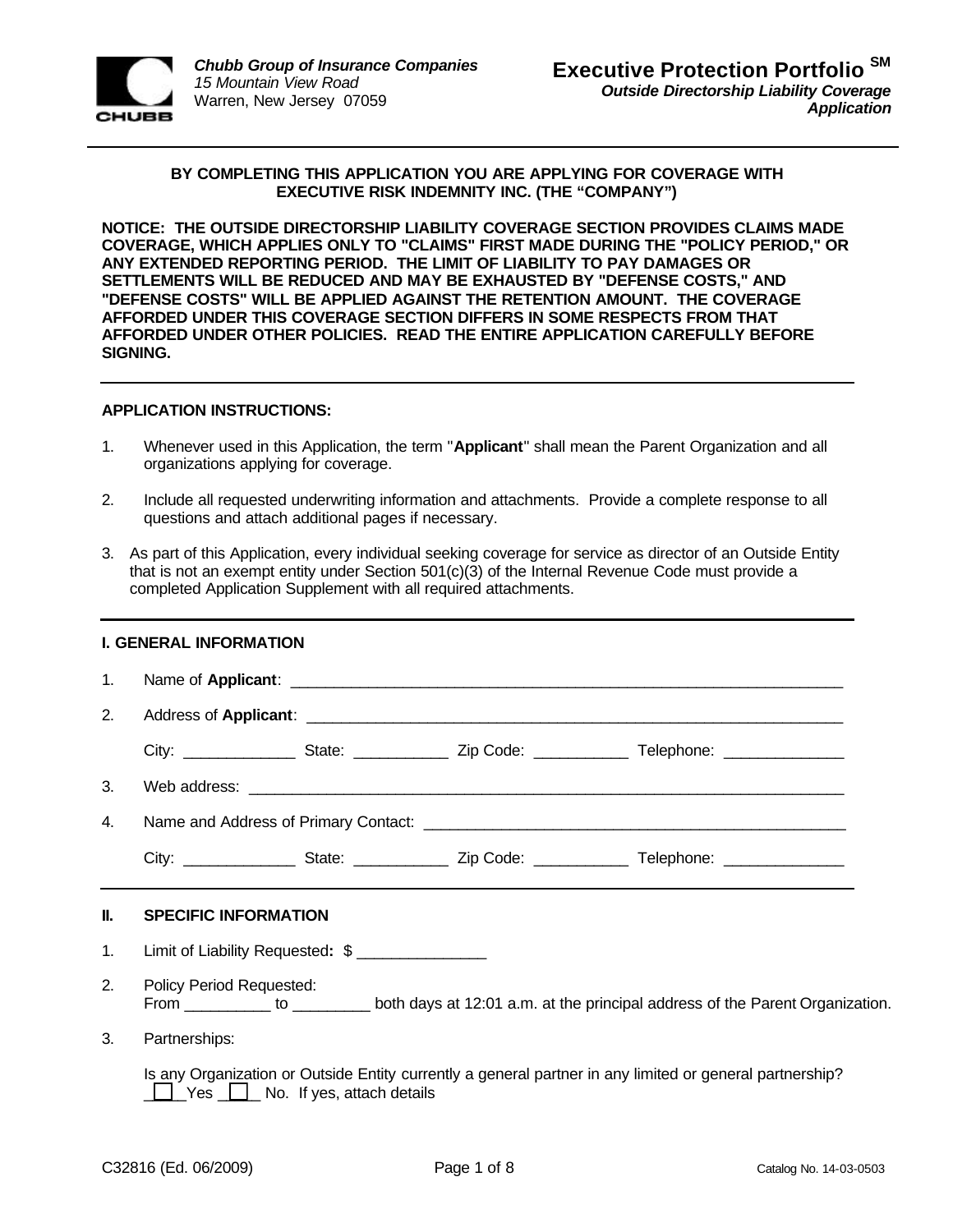

- 4. Outside Entity Information:
	- (a) If coverage is requested for service as a director of an Outside Entity that qualifies as an exempt non-profit corporation under Section 501(c)(3) of the Internal Revenue Code, please check the box:

 $\Box$  501(c)(3) coverage requested.

(b) If coverage is requested for service with any Outside Entity that is not an exempt entity under Section 501(c)(3), see Instruction No. 3 above.

## **III. NOTICES**

The **Applicant's** submission of this Application does not obligate the Company to issue, or the **Applicant** to purchase, a policy. The **Applicant** will be advised if the Application for coverage is accepted. The **Applicant** authorizes the Company to make any inquiry in connection with this Application.

**Notice to Arkansas, Minnesota, New Mexico and Ohio Applicants:** Any person who, with intent to defraud or knowing that he/she is facilitating a fraud against an insurer, submits an application or files a claim containing a false, fraudulent or deceptive statement is, or may be found to be, guilty of insurance fraud, which is a crime, and may be subject to civil fines and criminal penalties.

**Notice to Colorado Applicants:** It is unlawful to knowingly provide false, incomplete or misleading facts or information to an insurance company for the purpose of defrauding or attempting to defraud the company. Penalties may include imprisonment, fines, denial of insurance, and civil damages. Any insurance company or agent of an insurance company who knowingly provides false, incomplete, or misleading facts or information to a policy holder or claimant for the purpose of defrauding or attempting to defraud the policy holder or claimant with regard to a settlement or award payable from insurance proceeds shall be reported to the Colorado Division of Insurance within the Department of Regulatory agencies.

**Notice to District of Columbia Applicants:** WARNING: It is a crime to provide false or misleading information to an insurer for the purpose of defrauding the insurer or any other person. Penalties include imprisonment and/or fines. In addition, an insurer may deny insurance benefits, if false information materially related to a claim was provided by the applicant.

**Notice to Florida Applicants:** Any person who knowingly and with intent to injure, defraud, or deceive any insurer files a statement of claim or an application containing any false, incomplete, or misleading information is guilty of a felony of the third degree.

**Notice to Kentucky Applicants:** Any person who knowingly and with intent to defraud any insurance company or other person files an application for insurance containing any materially false information or conceals, for the purpose of misleading, information concerning any fact material thereto commits a fraudulent insurance act, which is a crime.

**Notice to Louisiana and Rhode Island Applicants:** Any person who knowingly presents a false or fraudulent claim for payment of a loss or benefit or knowingly presents false information in an application for insurance is guilty of a crime and may be subject to fines and confinement in prison.

**Notice to Maine, Tennessee, Virginia and Washington Applicants:** It is a crime to knowingly provide false, incomplete or misleading information to an insurance company for the purpose of defrauding the company. Penalties may include imprisonment, fines or a denial of insurance benefits.

**Notice to Maryland Applicants:** Any person who knowingly and willfully presents a false or fraudulent claim for payment of a loss or benefit or who knowingly and willfully presents false information in an application for insurance is guilty of a crime and may be subject to fines and confinement in prison.

**Notice to New Jersey Applicants:** Any person who includes any false or misleading information on an application for an insurance policy is subject to criminal and civil penalties.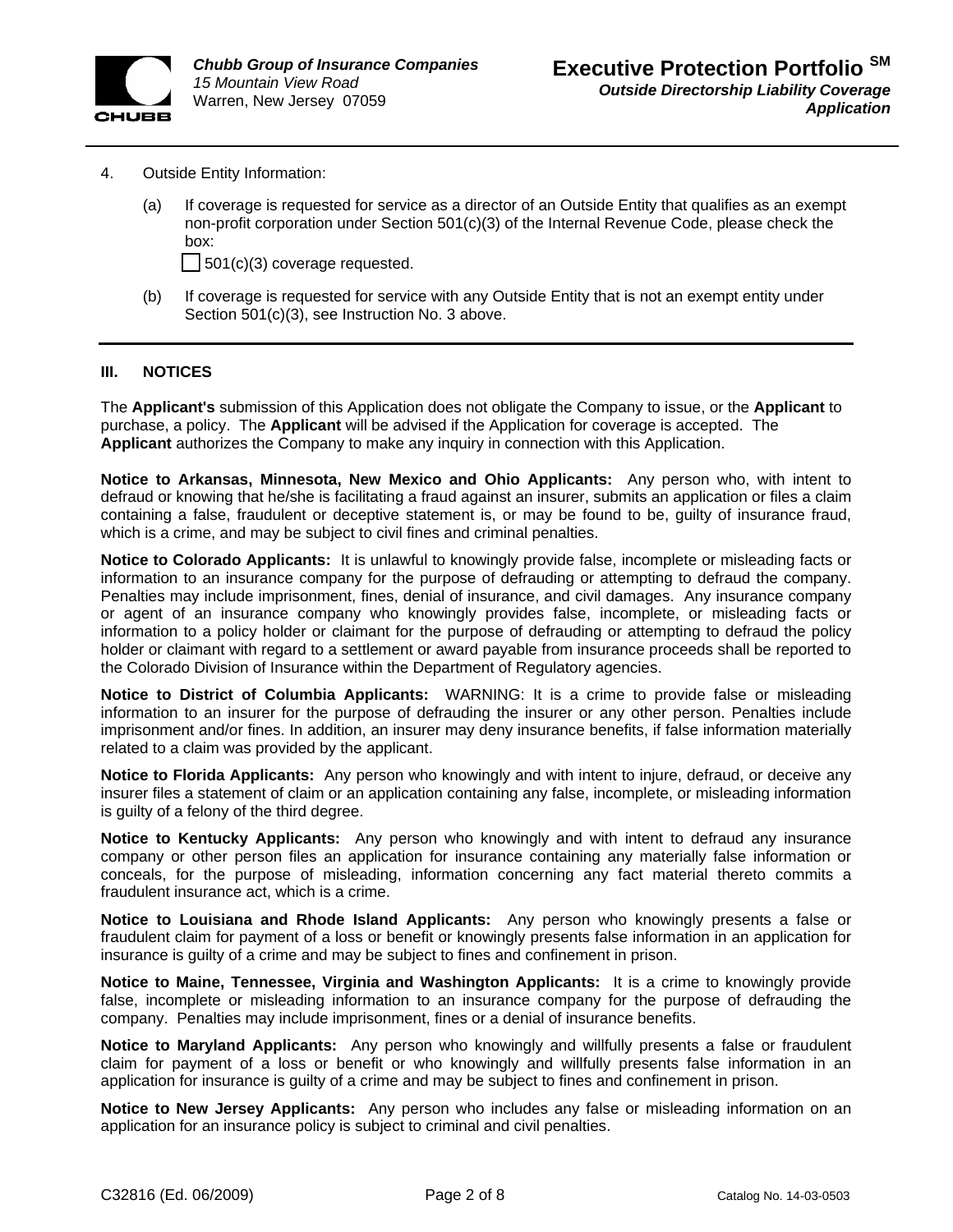

**Notice to Oklahoma Applicants:** Any person who, knowingly and with intent to injure, defraud or deceive any employer or employee, insurance company, or self-insured program, files a statement of claim containing any false or misleading information is guilty of a felony.

**Notice to Oregon and Texas Applicants:** Any person who makes an intentional misstatement that is material to the risk may be found guilty of insurance fraud by a court of law.

**Notice to Pennsylvania Applicants:** Any person who knowingly and with intent to defraud any insurance company or other person files an application for insurance or statement of claim containing any materially false information or conceals for the purpose of misleading, information concerning any fact material thereto commits a fraudulent insurance act, which is a crime and subjects such person to criminal and civil penalties.

**Notice to Puerto Rico Applicants:** Any person who knowingly and with the intention of defrauding presents false information in an insurance application, or presents, helps, or causes the presentation of a fraudulent claim for the payment of a loss or any other benefit, or presents more than one claim for the same damage or loss, shall incur a felony and, upon conviction, shall be sanctioned for each violation with the penalty of a fine of not less than five thousand (5,000) dollars and not more than ten thousand (10,000) dollars, or a fixed term of imprisonment for three (3) years, or both penalties. Should aggravating circumstances are present, the penalty thus established may be increased to a maximum of five (5) years, if extenuating circumstances are present, it may be reduced to a minimum of two (2) years.

**Notice to New York Applicants:** Any person who knowingly and with intent to defraud any insurance company or other person files an application for insurance or statement of claim containing any materially false information, or conceals for the purpose of misleading, information concerning any fact material thereto, commits a fraudulent insurance act, which is a crime and shall also be subject to: a civil penalty not to exceed five thousand dollars and the stated value of the claim for each such violation.

# **IV. MATERIAL CHANGE**

If there is any material change in the answers to the questions in this Application prior to the policy inception date, the **Applicant** must immediately notify the Company in writing, and any outstanding quotation may be modified or withdrawn.

# **V. DECLARATION AND SIGNATURE**

For the purposes of this Application, the undersigned authorized agents of the person(s) and entity(ies) proposed for this insurance declare to the best of their knowledge and belief, after reasonable inquiry, the statements made in this Application and any attachments or information submitted with this Application, are true and complete. The undersigned agree that this Application and its attachments shall be the basis of a contract should a policy providing the requested coverage be issued and shall be deemed to be attached to and shall form a part of any such policy. The Company will have relied upon this Application, its attachments, and such other information submitted therewith in issuing any policy.

The information requested in this Application is for underwriting purposes only and does not constitute notice to the Company under any policy of a Claim or potential Claim.

This Application must be signed by the chief executive officer and chief financial officer of the Parent Organization acting as the authorized representatives of the person(s) and entity(ies) proposed for this insurance.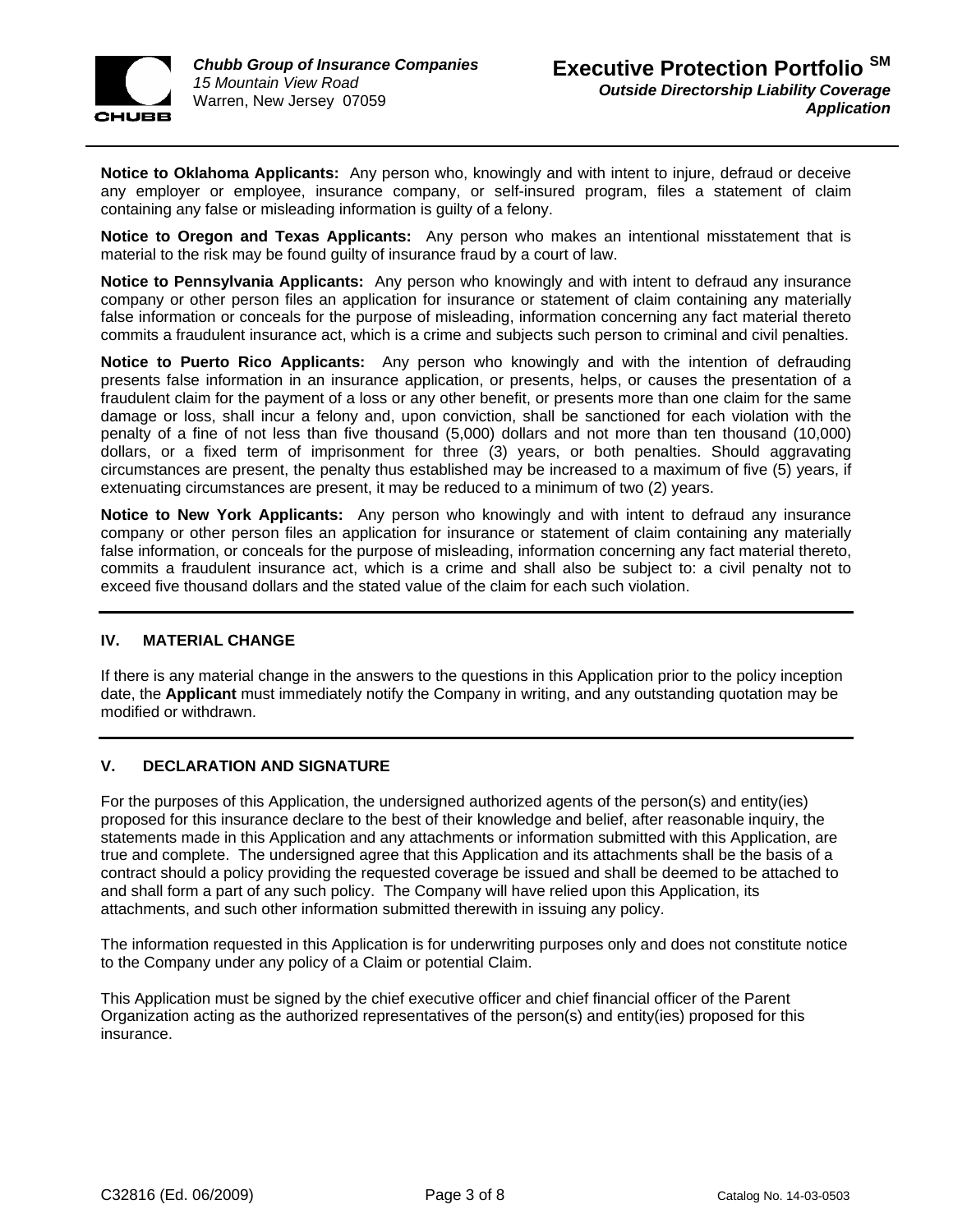

*Outside Directorship Liability Coverage Application*

| Date          | Signature | Title                                                                                                                                                                                                                         |  |
|---------------|-----------|-------------------------------------------------------------------------------------------------------------------------------------------------------------------------------------------------------------------------------|--|
|               |           | <b>Chief Executive Officer</b>                                                                                                                                                                                                |  |
|               |           | <b>Chief Financial Officer</b>                                                                                                                                                                                                |  |
| Produced By:  |           |                                                                                                                                                                                                                               |  |
|               |           |                                                                                                                                                                                                                               |  |
|               |           |                                                                                                                                                                                                                               |  |
|               |           |                                                                                                                                                                                                                               |  |
|               |           | City: City: City: City: City: City: City: City: Code: City: Code: City: Code: City: Code: City: Code: City: Code: City: Code: City: Code: City: Code: City: Code: City: City: Code: City: City: City: City: City: City: City: |  |
| Submitted By: |           |                                                                                                                                                                                                                               |  |
|               |           |                                                                                                                                                                                                                               |  |
|               |           |                                                                                                                                                                                                                               |  |
|               |           |                                                                                                                                                                                                                               |  |
|               |           | State: <u>Zip Code:</u> Zip Code:                                                                                                                                                                                             |  |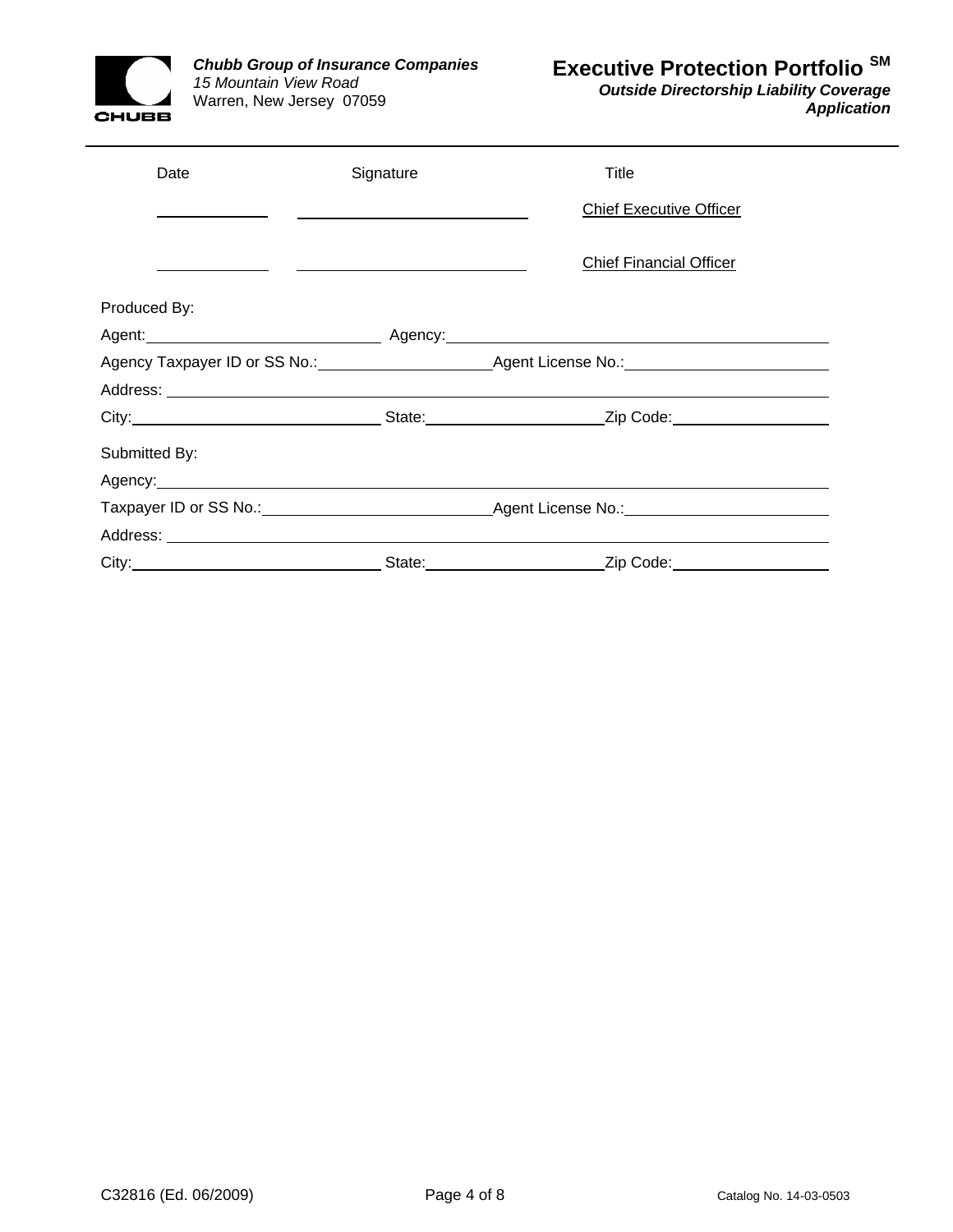

# **OUTSIDE DIRECTORSHIP LIABILITY COVERAGE APPLICATION SUPPLEMENT**

**NOTICE: THE OUTSIDE DIRECTORSHIP LIABILITY COVERAGE SECTION PROVIDES CLAIMS MADE COVERAGE, WHICH APPLIES ONLY TO "CLAIMS" FIRST MADE DURING THE "POLICY PERIOD," OR ANY EXTENDED REPORTING PERIOD. THE LIMIT OF LIABILITY TO PAY DAMAGES OR SETTLEMENTS WILL BE REDUCED AND MAY BE EXHAUSTED BY "DEFENSE COSTS," AND "DEFENSE COSTS" WILL BE APPLIED AGAINST THE RETENTION AMOUNT. THE COVERAGE AFFORDED UNDER THIS COVERAGE SECTION DIFFERS IN SOME RESPECTS FROM THAT AFFORDED UNDER OTHER POLICIES. READ THE ENTIRE APPLICATION CAREFULLY BEFORE SIGNING.** 

# **I. ADDITIONAL UNDERWRITING INFORMATION TO BE ATTACHED**

As part of this Application, please attach the following for every Outside Entity that is not an exempt entity under Section 501(c)(3) of the Internal Revenue Code:

- The latest Annual Report, including audited financial statements;
- The most recent reports filed with the SEC on Forms 10-K and 10-Q;
- All reports filed with the SEC on Form 8-K or Schedule 13D (by any filer, with respect to any equity securities of such Outside Entity) during the preceding twelve months;
- The most recent proxy statement and (if different) the most recent definitive proxy statement filed with the SEC; and
- The most recent CPA letter to management on internal controls, together with management's response.

\_\_\_\_\_\_\_\_\_\_\_\_\_\_\_\_\_\_\_\_\_\_\_\_\_\_\_\_\_\_\_\_\_\_\_\_\_\_\_\_\_\_\_\_\_\_\_\_\_\_\_\_\_\_\_\_\_\_\_\_\_\_\_\_\_\_\_\_\_\_\_\_\_\_\_\_\_\_\_\_\_

# **II. OUTSIDE ENTITY INFORMATION (To be completed for every proposed Insured Person)**

Name of individual requesting coverage:

Name and address of the Outside Entity on whose Board of Directors this individual serves:

Business and other activities in which the Outside Entity is engaged:

Are any securities issued by the Outside Entity publicly traded?  $\Box$  Yes  $\Box$  No

If you answered "Yes" to the preceding question, provide the stock symbol for the publicly traded securities and identify any exchange on which the securities are listed or traded:

\_\_\_\_\_\_\_\_\_\_\_\_\_\_\_\_\_\_\_\_\_\_\_\_\_\_\_\_\_\_\_\_\_\_\_\_\_\_\_\_\_\_\_\_\_\_\_\_\_\_\_\_\_\_\_\_\_\_\_\_\_\_\_\_\_\_\_\_\_\_\_\_\_\_\_\_\_\_\_\_\_

If the Outside Entity is privately held, provide the following: Number of common shares outstanding: \_\_\_\_\_\_\_\_\_\_ Number of common stockholders: \_\_\_

Provide the name and ownership percentage of every direct or indirect beneficial owner of 5% or more of the common shares of the Outside Entity (whether or not the common shares or any other securities of the Outside Entity are publicly traded): \_

Does any individual proposed for coverage have any reason to believe that the Outside Entity is currently considering: (i) the issuance of any securities to the public; (ii) any merger, acquisition, tender offer or other business combination of any kind; or (iii) any reorganization or material change in any arrangement with lenders, bondholders, financiers or other significant creditors?  $\Box$  Yes  $\Box$  No If yes, attach details.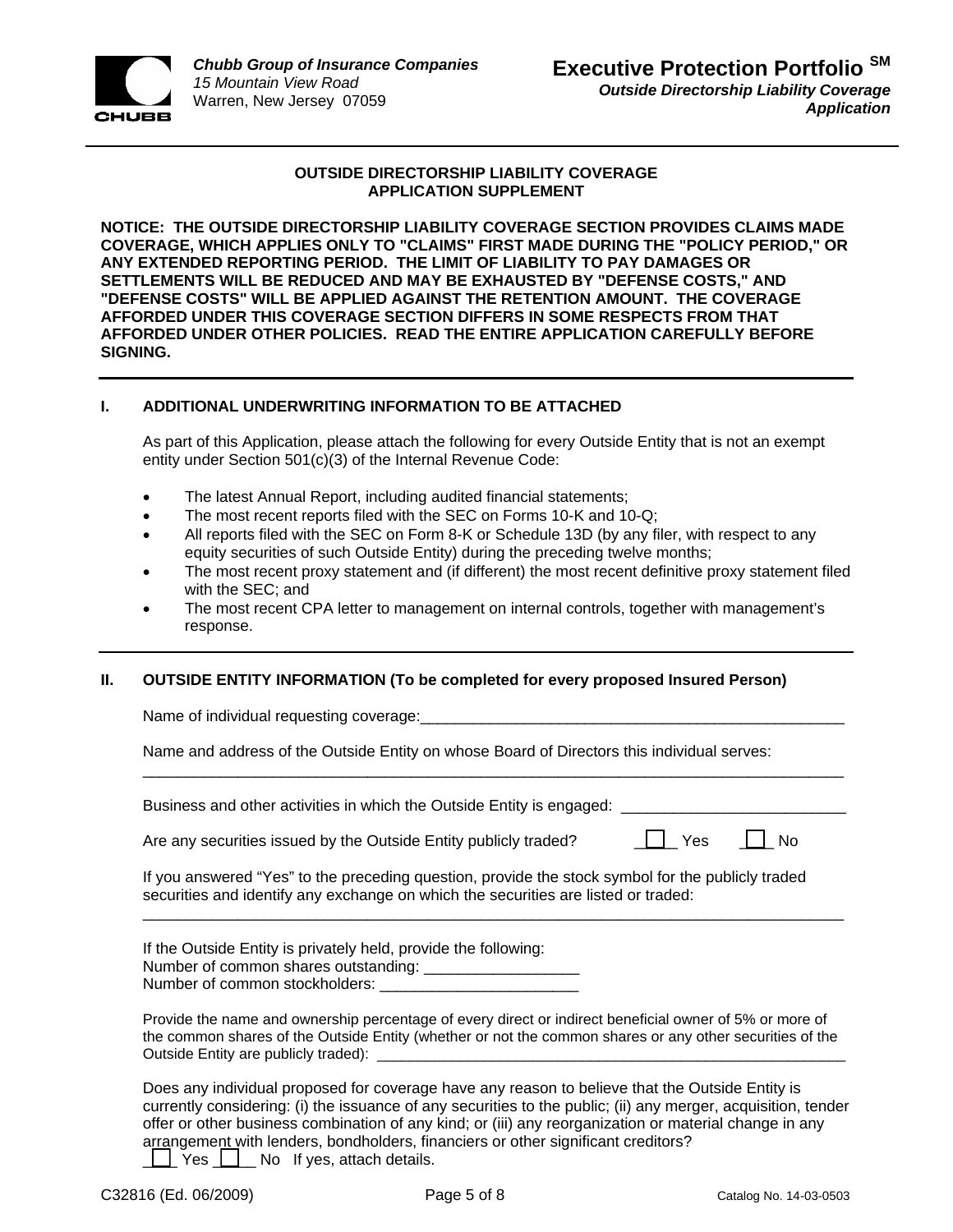

| Does any individual proposed for coverage have any reason to believe that the Outside Entity |  |
|----------------------------------------------------------------------------------------------|--|
| currently anticipates replacing its outside auditors? Ves No If yes, attach details.         |  |

Does any individual proposed for coverage have any reason to believe that the President, Chief Executive Officer, Chief Financial Officer or any Executive Vice President of the Outside Entity has left such office within the last three years for any reason other than death or retirement at normal retirement age? <u>\_\_\_\_\_</u> Yes \_\_\_\_\_ No If yes, attach details.

Does the Outside Entity provide indemnification for its directors and officers?  $\Box$  Yes  $\Box$  No If yes, attach a copy of the by-laws or other organizational documents providing for such indemnification.

Does any individual proposed for coverage have any reason to believe either that there is now pending, or that there has been asserted at any time during the last 5 years, any claim against the Outside Entity or any of the Outside Entity's directors, officers or other employees? **THE Yes DE No If yes, attach details.** 

Provide the following information with respect to any executive/directors and officers liability or other securities liability insurance coverage currently maintained by the Outside Entity (if there is more than one such policy, attach additional pages as necessary):

| <b>Insurer</b> | .imits | <b>Retention</b> | <b>Policy Period</b> |
|----------------|--------|------------------|----------------------|
|                | ٠n     |                  |                      |

#### **III. REPRESENTATION: PRIOR KNOWLEDGE**

No person proposed for coverage is aware of any fact, circumstance, or situation which he or she has reason to suppose might give rise to any claim that would fall within the scope of the proposed coverage, except:

 $\mathsf{NONE} \_ \square$  or

Without prejudice to any other rights and remedies of the Company, the **Applicant** and each proposed insured individual understands and agrees that if any such fact, circumstance, or situation exists, whether or not disclosed above in response to Item III, any claim or action arising from such fact, circumstance, or situation is excluded from coverage under any policy issued by the Company.

## **IV. NOTICES**

The **Applicant's** submission of this Application does not obligate the Company to issue, or the **Applicant** to purchase, a policy. The **Applicant** will be advised if the Application for coverage is accepted. The **Applicant** authorizes the Company to make any inquiry in connection with this Application.

**Notice to Arkansas, Minnesota, New Mexico and Ohio Applicants:** Any person who, with intent to defraud or knowing that he/she is facilitating a fraud against an insurer, submits an application or files a claim containing a false, fraudulent or deceptive statement is, or may be found to be, guilty of insurance fraud, which is a crime, and may be subject to civil fines and criminal penalties.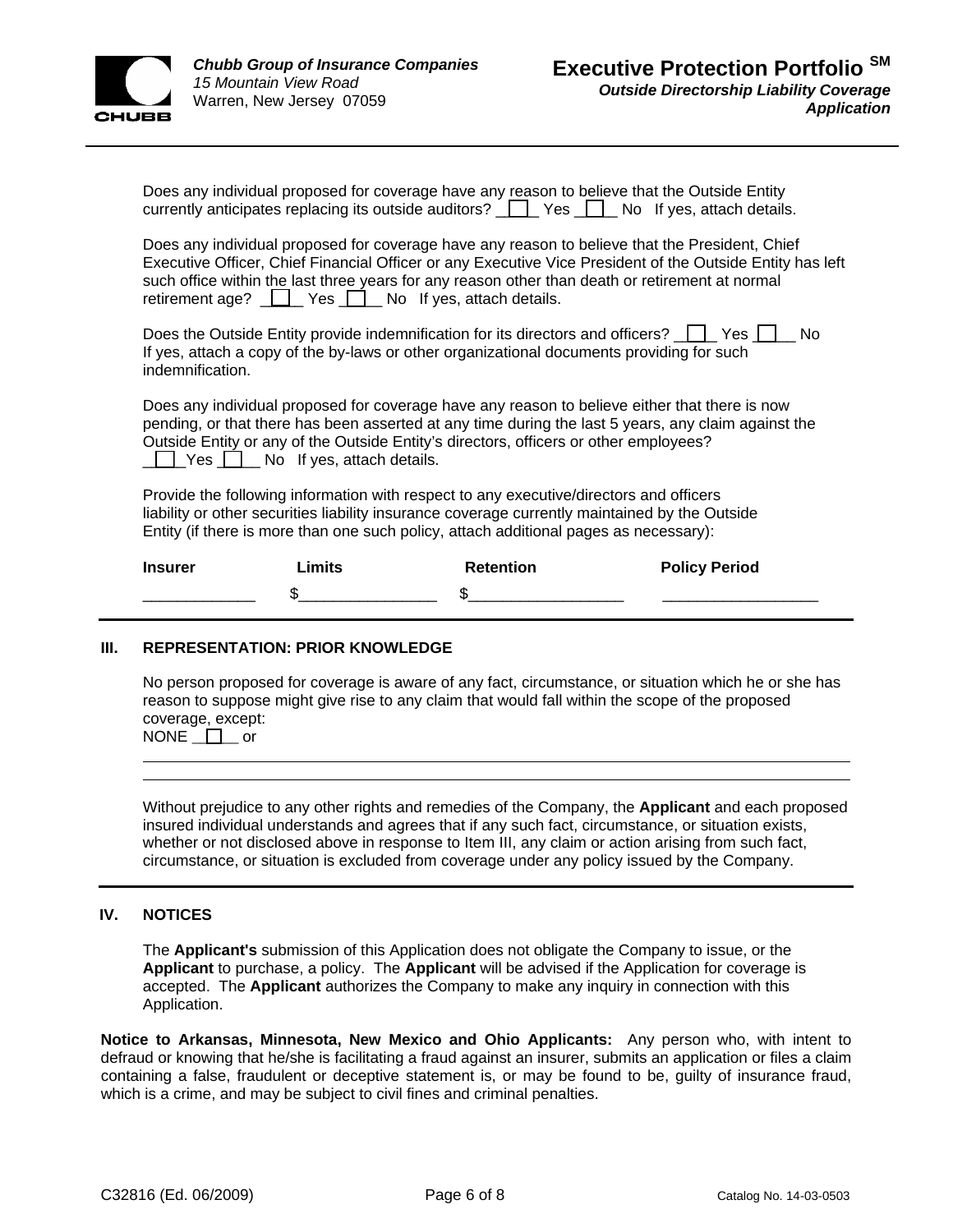

**Notice to Colorado Applicants:** It is unlawful to knowingly provide false, incomplete or misleading facts or information to an insurance company for the purpose of defrauding or attempting to defraud the company. Penalties may include imprisonment, fines, denial of insurance, and civil damages. Any insurance company or agent of an insurance company who knowingly provides false, incomplete, or misleading facts or information to a policy holder or claimant for the purpose of defrauding or attempting to defraud the policy holder or claimant with regard to a settlement or award payable from insurance proceeds shall be reported to the Colorado Division of Insurance within the Department of Regulatory agencies.

**Notice to District of Columbia Applicants:** WARNING: It is a crime to provide false or misleading information to an insurer for the purpose of defrauding the insurer or any other person. Penalties include imprisonment and/or fines. In addition, an insurer may deny insurance benefits, if false information materially related to a claim was provided by the applicant.

**Notice to Florida Applicants:** Any person who knowingly and with intent to injure, defraud, or deceive any insurer files a statement of claim or an application containing any false, incomplete, or misleading information is guilty of a felony of the third degree.

**Notice to Kentucky Applicants:** Any person who knowingly and with intent to defraud any insurance company or other person files an application for insurance containing any materially false information or conceals, for the purpose of misleading, information concerning any fact material thereto commits a fraudulent insurance act, which is a crime.

**Notice to Louisiana and Rhode Island Applicants:** Any person who knowingly presents a false or fraudulent claim for payment of a loss or benefit or knowingly presents false information in an application for insurance is guilty of a crime and may be subject to fines and confinement in prison.

**Notice to Maine, Tennessee, Virginia and Washington Applicants:** It is a crime to knowingly provide false, incomplete or misleading information to an insurance company for the purpose of defrauding the company. Penalties may include imprisonment, fines or a denial of insurance benefits.

**Notice to Maryland Applicants:** Any person who knowingly and willfully presents a false or fraudulent claim for payment of a loss or benefit or who knowingly and willfully presents false information in an application for insurance is guilty of a crime and may be subject to fines and confinement in prison.

**Notice to New Jersey Applicants:** Any person who includes any false or misleading information on an application for an insurance policy is subject to criminal and civil penalties.

**Notice to Oklahoma Applicants:** Any person who, knowingly and with intent to injure, defraud or deceive any employer or employee, insurance company, or self-insured program, files a statement of claim containing any false or misleading information is guilty of a felony.

**Notice to Oregon and Texas Applicants:** Any person who makes an intentional misstatement that is material to the risk may be found guilty of insurance fraud by a court of law.

**Notice to Pennsylvania Applicants:** Any person who knowingly and with intent to defraud any insurance company or other person files an application for insurance or statement of claim containing any materially false information or conceals for the purpose of misleading, information concerning any fact material thereto commits a fraudulent insurance act, which is a crime and subjects such person to criminal and civil penalties.

**Notice to Puerto Rico Applicants:** Any person who knowingly and with the intention of defrauding presents false information in an insurance application, or presents, helps, or causes the presentation of a fraudulent claim for the payment of a loss or any other benefit, or presents more than one claim for the same damage or loss, shall incur a felony and, upon conviction, shall be sanctioned for each violation with the penalty of a fine of not less than five thousand (5,000) dollars and not more than ten thousand (10,000) dollars, or a fixed term of imprisonment for three (3) years, or both penalties. Should aggravating circumstances are present, the penalty thus established may be increased to a maximum of five (5) years, if extenuating circumstances are present, it may be reduced to a minimum of two (2) years.